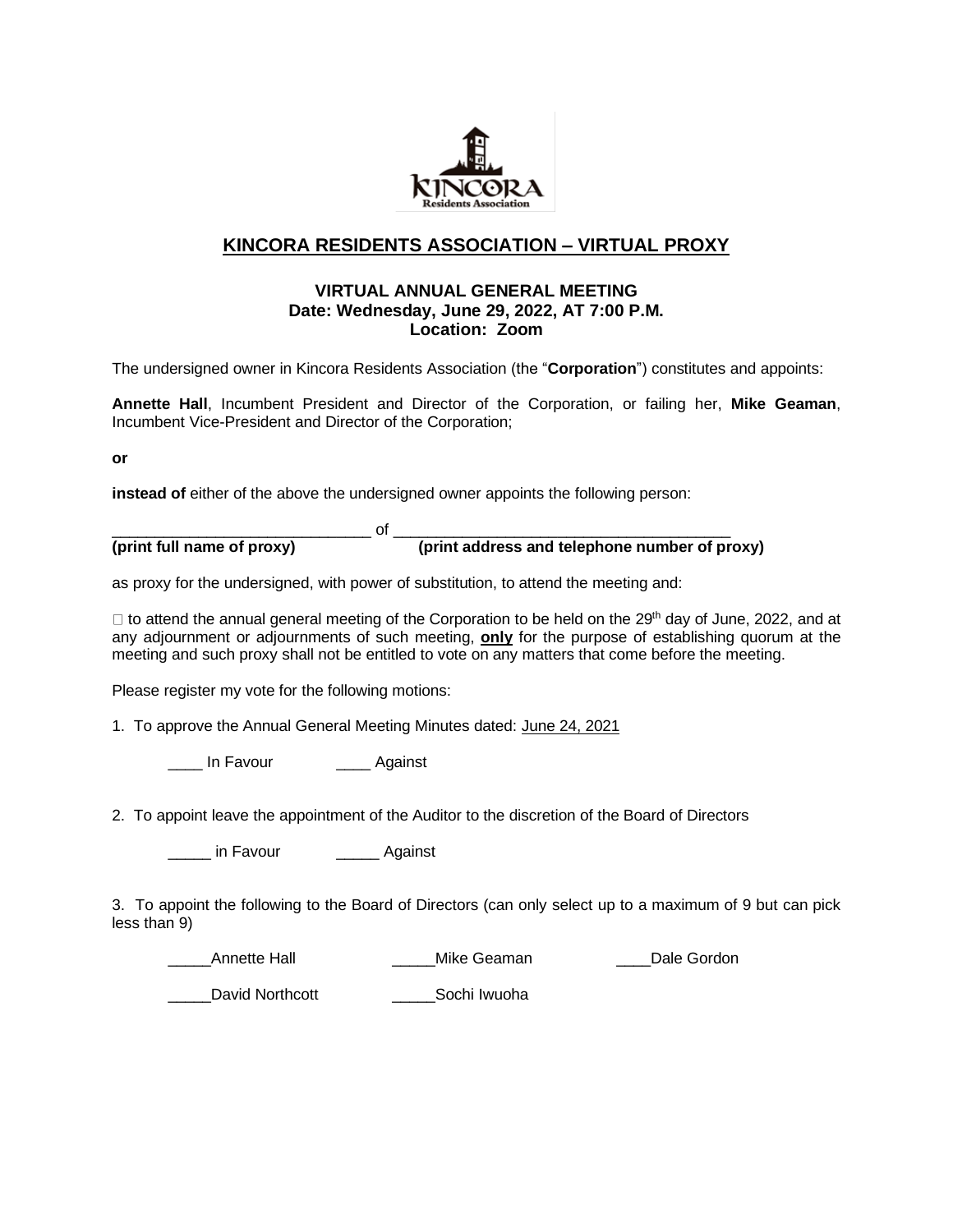

## **KINCORA RESIDENTS ASSOCIATION - IN PERSON PROXY**

## **ANNUAL GENERAL MEETING Date: Wednesday, June 29, 2022, AT 7:00 P.M. Location: Symons Valley United Church 38 Kincora Rise NW, Calgary AB, T3R 0A3**

The undersigned owner in Kincora Residents Association (the "**Corporation**") constitutes and appoints:

**Annette Hall**, Incumbent President and Director of the Corporation, or failing her, **Mike Geaman**, Incumbent Vice-President and Director of the Corporation;

**or**

**instead of** either of the above the undersigned owner appoints the following person:

\_\_\_\_\_\_\_\_\_\_\_\_\_\_\_\_\_\_\_\_\_\_\_\_\_\_\_\_\_\_ of \_\_\_\_\_\_\_\_\_\_\_\_\_\_\_\_\_\_\_\_\_\_\_\_\_\_\_\_\_\_\_\_\_\_\_\_\_\_\_ **(print full name of proxy) (print address and telephone number of proxy)**

as proxy for the undersigned, with power of substitution, to attend the meeting and:

 $\Box$  to act and vote on behalf of the undersigned at the annual general meeting of the Corporation to be held on the 29th day of June, 2022, and at any adjournment or adjournments of such meeting, in the same manner, to the same extent and with the same power as if the undersigned were present in respect of any matters that validly come before the meeting;

#### **or**

 $\Box$  to attend the annual general meeting of the Corporation to be held on the 29th day of June, 2022, and at any adjournment or adjournments of such meeting, **only** for the purpose of establishing quorum at the meeting and such proxy shall not be entitled to vote on any matters that come before the meeting.

This proxy form must be signed by the owner(s), or his or her attorney authorized in writing, or, if the owner is a corporation, under its corporate seal and by an officer or attorney duly authorized by such corporation, and must be received at the offices of **SIMCO MANAGEMENT (CALGARY) INC. by mail to #2478, 91 Avenue S.E., Calgary, AB T2C 5H3, by fax to 403-234-0172, or by email to KincoraRA@simcomgt.com** not less than seventy-two (72) hours (excluding Saturdays, Sundays and statutory holidays) before the meeting or any adjournment of the meeting.

**THIS PROXY IS SOLICITED AT THE DIRECTION OF THE BOARD OF DIRECTORS. AN OWNER HAS THE RIGHT TO APPOINT A PERSON TO REPRESENT HIM OR HER AT THE MEETING OTHER THAN ONE OF THE PERSONS LISTED ABOVE AND MAY EXERCISE SUCH RIGHT BY INSERTING THE NAME OF SUCH PERSON (WHO NEED NOT BE A OWNER) IN THE BLANK SPACE PROVIDED ABOVE IN THIS FORM OF PROXY.**